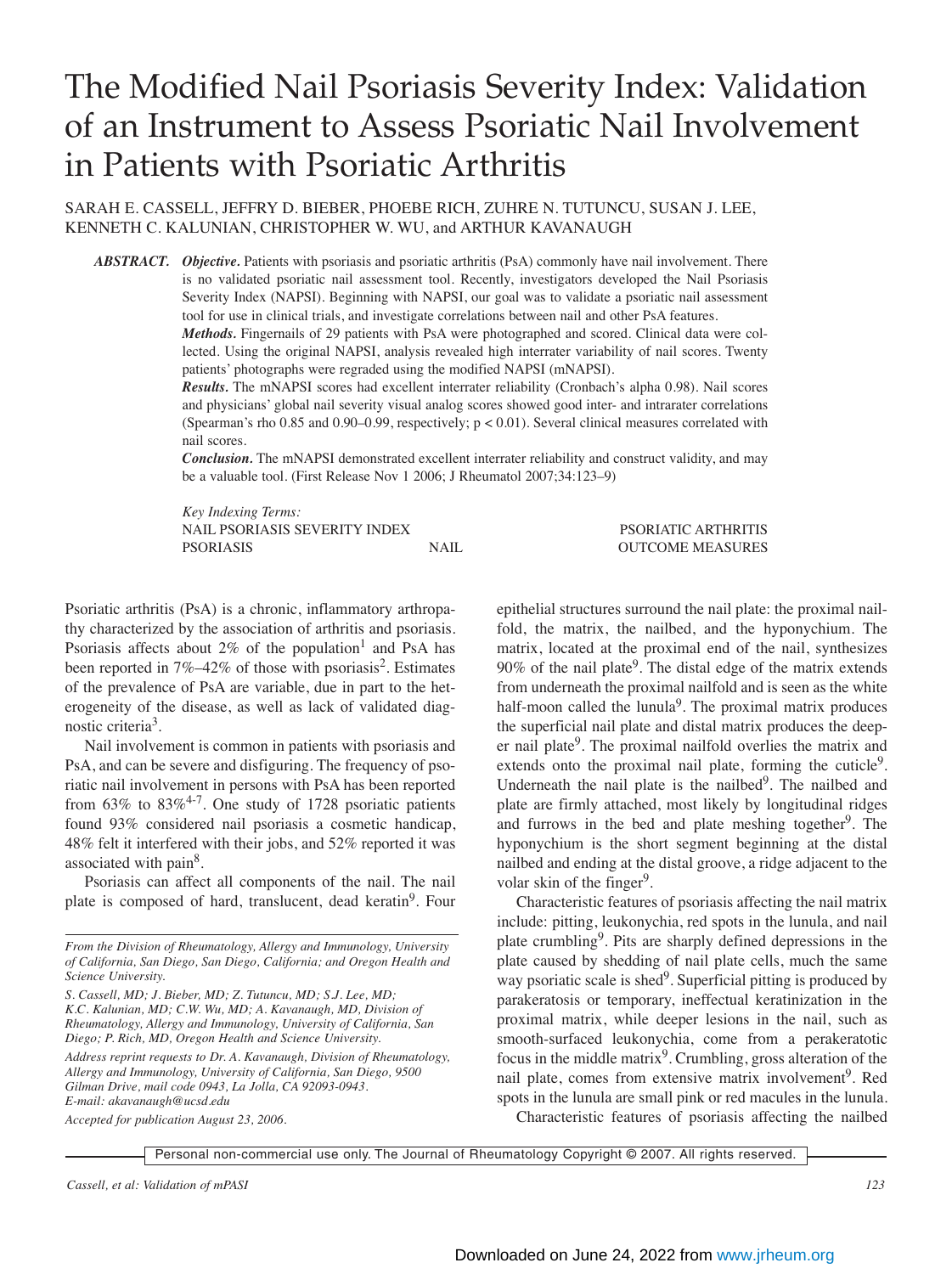include oil-drop discoloration, onycholysis, nailbed hyperkeratosis, and splinter hemorrhages<sup>9</sup>. Oil spots are local separations of the nail plate from the bed, with accumulation of cellular debris and serum in this space<sup>9</sup>. Splinter hemorrhages are small extravasations of red blood cells in the dermal ridges that lodge between the epidermis and nail plate, and are dragged as the plate streams distally<sup>9</sup>. Onycholysis and subungual hyperkeratosis reflect psoriasis of the hyponychium9. Compared to skin psoriasis, nailbed psoriasis has the same layering of parakeratosis and accumulation of polymorphonuclear leukocytes in the stratum corneum, but has more spongiosis in the epidermis and more serum accumulation in the stratum corneum<sup>9</sup>.

The availability of highly effective therapies for psoriasis and PsA has raised the possibility of treating nail psoriasis in a more effective way. Quantitative assessments of response of treatments require a validated tool for assessing the activity and extent of psoriatic nail involvement. This would allow quantification of disease and response. Thus, the Nail Psoriasis Severity Index (NAPSI) was recently developed as a psoriatic nail grading instrument<sup>10</sup>. This instrument involves rating the presence or absence of features of psoriatic nail matrix disease (pitting, leukonychia, red spots in the lunula, and nail plate crumbling) and psoriatic nailbed disease (oildrop discoloration, onycholysis, splinter hemorrhage, and subungual hyperkeratosis) in each of 4 quadrants of each fingernail. This leads to a possible total score of 0–8010. While correlation of NAPSI scores among different graders has been assessed, the instrument has not been formally validated. In addition, the NAPSI was developed using real-time assessments of patients.

Our goal was to validate a psoriatic nail disease assessment instrument, beginning with the NAPSI, and modify it as necessary to enhance its performance characteristics to measure psoriatic nail disease in patients in clinical trials. To accomplish this and allow recording of nail assessments at different times, we chose to use digital photographs of individual nails of patients with PsA to test the tool.

As a secondary aim, we wanted to determine the extent to which psoriatic nail disease severity correlated with other disease indicators in PsA.

## **MATERIALS AND METHODS**

The protocol for this study was reviewed and approved by the University of California, San Diego (UCSD) Institutional Review Board in accord with the requirements of the Code of Federal Regulations on the Protection of Human Subjects, including its relevant subparts. Digital macrophotographs were taken of a convenience sample of 29 patients with PsA from the UCSD Arthritis Clinic. Each patient had a separate photograph taken of each nail on both hands using a Nikon Coolpix5000 5-megapixel camera on macro setting. In preliminary assessments, photographs including more than a single nail did not allow adequate identification of psoriatic nail characteristics. Individual macrophotographs were taken using the same ambient overhead fluorescent light with the nail placed at a standard fixed distance from the camera lens on a wall against a blue cloth background. Because of factors such as greater heterogeneity in size and shape and technical issues making individual photographs difficult, we did not include toenails.

Other clinical data collected about the patients, concomitant with the nail photography, included: swollen joint count (scored 0–66), tender joint count (0–68), Health Assessment Questionnaire (HAQ), Psoriasis Area and Severity Index (PASI), presence of dactylitis or enthesitis, medications used, pertinent medical histories, duration of morning stiffness, physician visual analog scales (VAS) of overall PsA disease and nail activity, and patient VAS for skin, joint and nail activity.

In the initial phase, after study and review of the NAPSI scoring system, 6 physicians scored the nail photographs using the original NAPSI instrument. Analysis of this data revealed significant differences in scoring among evaluators. Of note, interrater variability accounted for only 52% of the variance in nail scores. Therefore, 2 sequential focus sessions were held. During the focus sessions, the physicians involved in the initial phase of the study discussed specific reasons they had scored a particular nail and feature in a certain way. Reasons for differences between scores were discussed as a group, as were potential solutions to achieve consensus.

Based on these focus sessions, the original NAPSI was modified in an attempt to enhance its reliability and its face validity. First, the division of the nail into quadrants was eliminated because quadrants were felt to be difficult to precisely quantify in many cases, and hence varied among observers. Additionally, it was noted that patients' disease was often asymmetric, leading to the possibility that if a patient had severe nail disease, but in only half of the nail, the score might not reflect the true severity. Second, a more quantitative aspect was added to the scoring of several features. In addition to scoring for the presence or absence of some features, as in the original NAPSI, the modified NAPSI (mNAPSI) takes into account the amount or severity of the most commonly seen features. Nail pitting was scored 0–3 depending on the number of pits present  $-$  a score of 0 if no pits were present, a score of 1 if 1–10 pits were present, a score of 2 if 11–49 pits were present, and a score of  $3$  if  $\geq$  50 pits were present. Crumbling and onycholysis were scored 0–3 depending on the percentage of the nail involved. For crumbling, the score was determined as follows: 0 if no crumbling was present, 1 if 1–25% of the nail had crumbling, 2 if 26–50% of the nail had crumbling, and 3 if > 50% of the nail had crumbling. For onycholysis the score was determined as follows: 0 if no onycholysis, 1 if 1–10% of the nail had onycholysis, 2 if 11–30% had onycholysis, and 3 if > 30% of the nail had onycholysis. It was felt that this would add to the sensitivity of the overall grading. The other features evaluated in the original NAPSI — splinter hemorrhages, leukonychia, red spots in the lunula, oil-drop dyschromia, and nailbed hyperkeratosis — were individually scored in the mNAPSI as 1 if they were present and 0 if absent.

Oil-drop dyschromia is a very important feature of nail psoriasis and is part of the same pathologic process as onycholysis. Therefore, after further discussion, it was decided that oil-drop dyschromia and onycholysis should be graded together. The combined area (as percentage) of the nail involved by either onycholysis or oil-drop dyschromia would be graded by the schema as previously described for onycholysis. Additional analysis of the scoring of individual nail photographs was carried out using these further modifications, and there was no significant change in the results. In the end, the range of possible scores using the mNAPSI was 0–14 for each fingernail, or 0–140 for all 10 fingernails (see Appendix). In addition to the mNAPSI, global nail psoriasis severity ratings from both patients and physicians were added using a VAS (0–10).

The original photographs of 20 patients were subsequently regraded by 5 physicians using the new mNAPSI. Inter- and intrarater reliability were assessed with Cronbach's alpha and intraclass correlation coefficent (ICC). Values for Cronbach's alpha > 0.7 are generally considered a marker of high reliability, and ICC values > 0.9 are considered to indicate excellent correlation. Correlations between mean nail scores and physician global nail severity VAS scores and between mean nail scores and clinical markers of disease were assessed using Spearman's rho. All analysis was carried out using JMP (SAS Institute, Cary, NC, USA) The data presented here represent scores using the mNAPSI.

## **RESULTS**

Patient characteristics are shown in Table 1. Overall, the pop-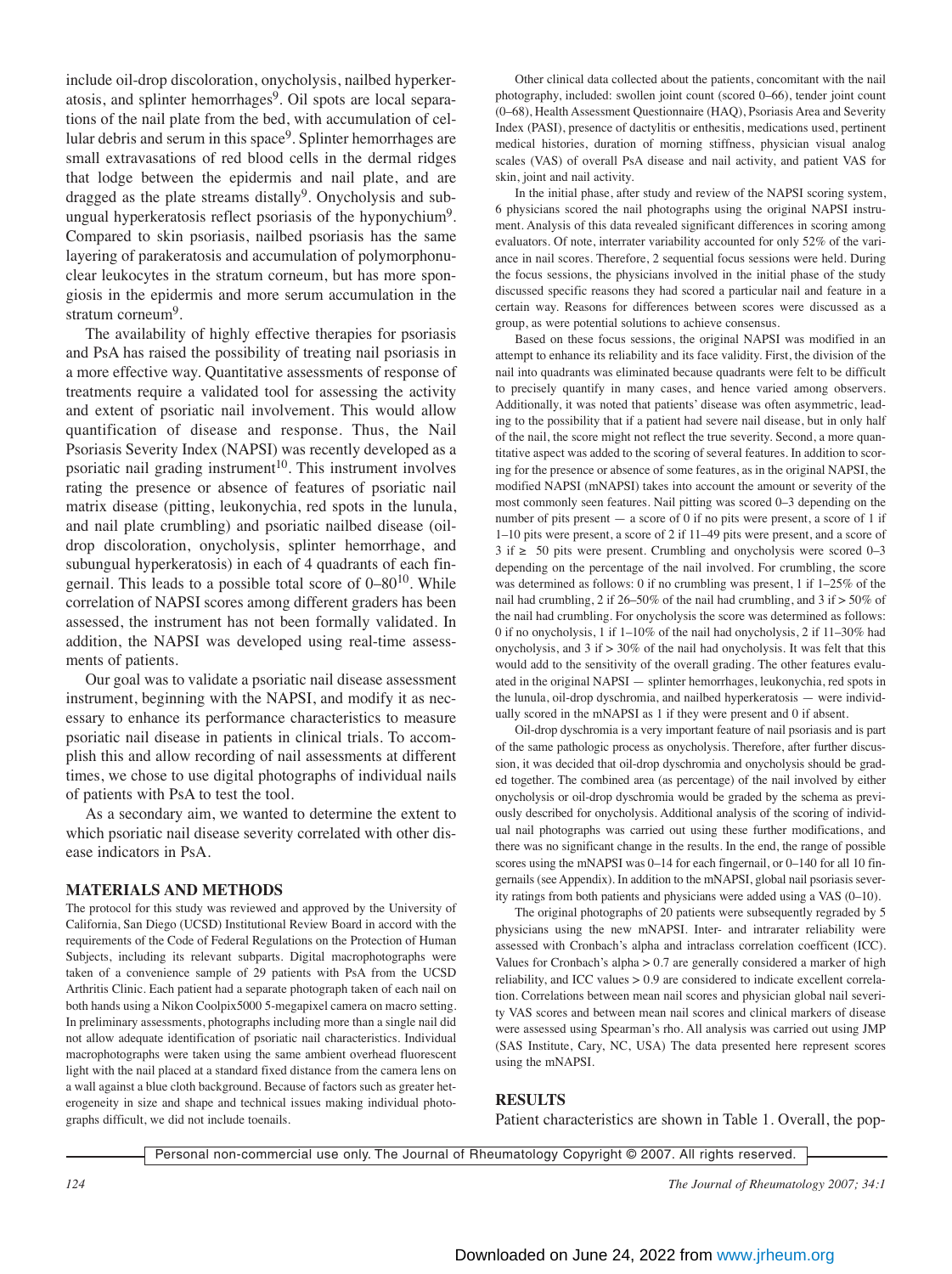## *Table 1.* Patient characteristics (n = 20).

| Sex, M/F                                                  | 16/4            |  |
|-----------------------------------------------------------|-----------------|--|
| Age, mean $\pm$ SD yrs                                    | $52.6 \pm 14.7$ |  |
| Psoriasis duration, mean $\pm$ SD yrs                     | $18.8 \pm 16.3$ |  |
| Psoriatic arthritis duration, mean $\pm$ SD yrs           | $11 \pm 9.2$    |  |
| Tender joint count, range 0–68                            | $7.4 \pm 12.3$  |  |
| Swollen joint count, range 0–66                           | $3.0 \pm 3.8$   |  |
| PASI score, range 0–72                                    | $5.0 \pm 9.9$   |  |
| HAQ score, range 0–3                                      | $0.59 \pm 0.67$ |  |
| Patients with $\geq 30$ min morning stiffness, % (n = 19) | 36.8            |  |
| Patients with enthesitis, %                               | 15              |  |
| Patients with dactylitis, %                               | 5               |  |
| Patients treated with tumor necrosis factor               | 40              |  |
| inhibitor (etanercept, adalimumab, or infliximab), %      |                 |  |
| Patients treated with methotrexate, %                     | 65              |  |
| Patients treated with sulfasalazine, %                    | 10              |  |
| Patients treated with alefacept, %                        | 5               |  |
| Patients treated with hydroxychloroquine, %               | 5               |  |
| Patients treated with prednisone, %                       | 5               |  |
| Patients treated with leflunomide, %                      | 5               |  |
| Patients treated with NSAID or COX-2 inhibitor, %         | 55              |  |
| Patients treated with no DMARD or biologic agent, %       | 10              |  |
|                                                           |                 |  |

PASI: Psoriasis Area and Severity Index, HAQ: Health Assessment Questionnaire.

ulation included more men than women. The average duration of psoriasis and PsA was about 18 and 11 years, respectively. Most patients (90%) were receiving treatment with a disease modifying antirheumatic drug (DMARD; methotrexate, sulfasalazine, leflunomide, hydroxychloroquine), a biologic agent (etanercept, infliximab, adalimumab, or alefacept), or both a DMARD and biologic agent.

The range of mNAPSI scores (mean of the 5 graders' scores) in our cohort of PsA patients was 8.2–69.6. The mean mNAPSI score was 22.96 (SD 15.62) and the median mNAPSI score was 18.10. The range for physician global nail severity VAS scores for the cohort was 0.44 to 8.4 (mean 2.54, SD 2.33, median 1.55). The mean patient global nail severity VAS was 2.22 (SD 3.12, median 0.85).

Comparison of the individual physician graders' mNAPSI scores showed excellent internal consistency and interrater reliability (Cronbach's alpha 0.98, ICC 0.92, 95% confidence interval 0.87–0.97). These results are illustrated by the scatterplot in Figure 1. Internal consistency and interrater reliability of individual physician global nail severity VAS scores were also excellent (Cronbach's alpha 0.98, ICC 0.93, 95% CI 0.87–0.97). These results are illustrated by the scatterplot in Figure 2. Correlation between an individual grader's mNAPSI scores and VAS scores was strong (Spearman's rho for the 5



# Grader 1 Grader 2 Grader 3 Grader 4 Grader 5 **mNAPSI** Scores

*Figure 1.* Individual scores for mNAPSI scores paired among 5 evaluators. The ellipse indicates the 95% confidence interval for the intraclass correlation coefficient.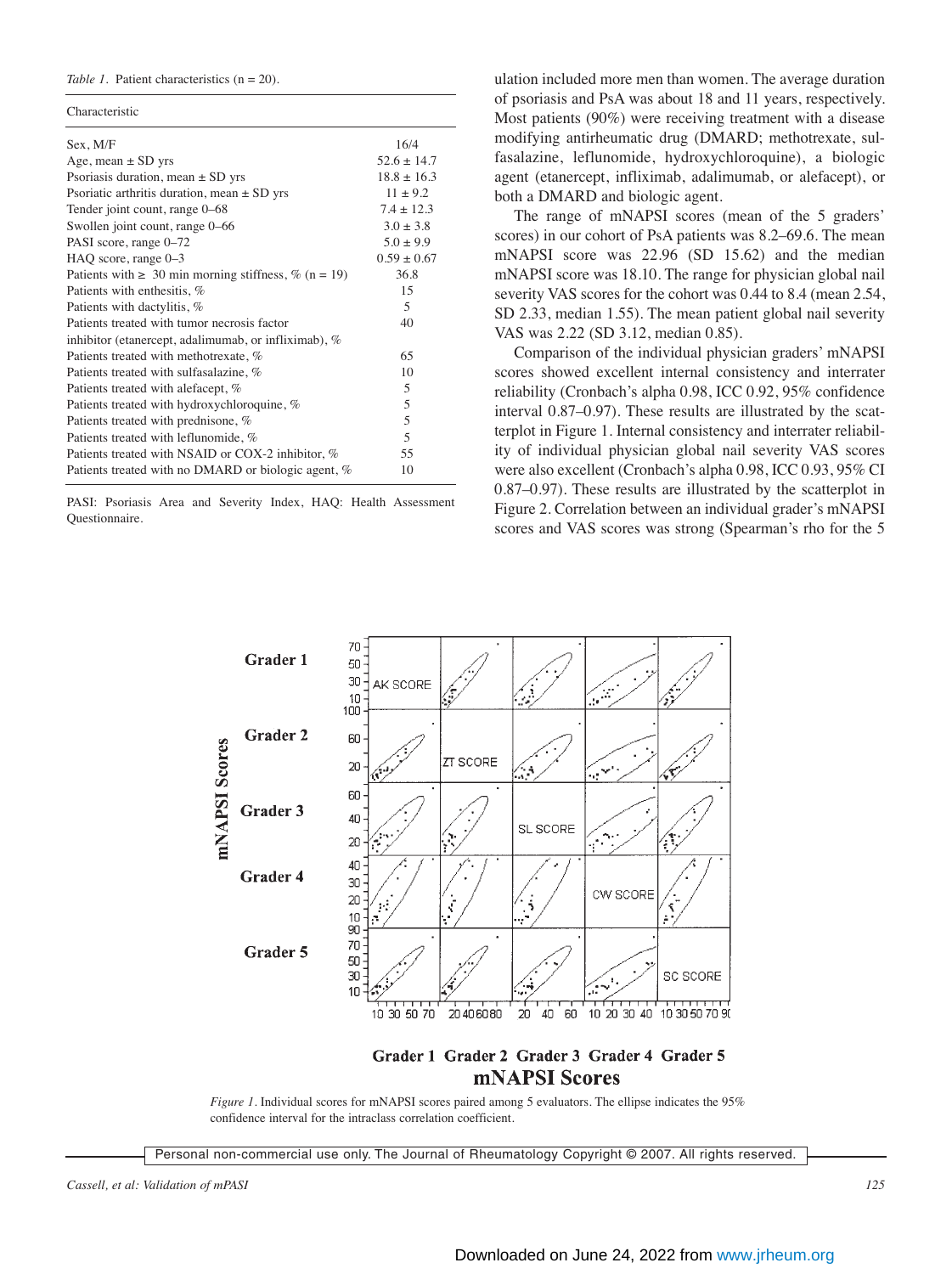

*Figure 2.* Individual scores for physician global severity of nail psoriasis paired among 5 evaluators. The ellipse indicates the 95% confidence interval for the intraclass correlation coefficient.

observers: 0.90, 0.93, 0.94, 0.96, and 0.99; p < 0.001 for all). Interrater correlations between mNAPSI and VAS scores were also strong (Spearman's rho  $0.85$ ; p <0.01; Figure 3). Additionally, there was significant correlation between the physician and patient global nail severity VAS scores (Spearman's rho  $0.47$ ;  $p = 0.04$ ; Table 2).

Several clinical measures of psoriasis and PsA were significantly correlated with the mNAPSI scores (Table 2). These included ( $p < 0.05$ ) physician global PsA disease severity VAS, swollen joint count, tender joint count, and patient global nail severity VAS. Physician global PsA disease severity and nail severity VAS scores correlated significantly (p < 0.01). PASI scores, patient global arthritis and skin severity VAS scores, and HAQ scores did not correlate with mNAPSI scores. Interestingly, patient global skin and nail disease severity VAS scores also did not correlate. The presence of active enthesitis and dactylitis did not correlate with nail severity scores; however, there were very few patients with these features in our database, impairing the ability to assess such associations. Also, presumably because the majority of patients were on active treatment, total joint counts were low. Therefore, there were not enough patients with distal interphalangeal (DIP) joint arthritis to adequately assess correlations with nail severity.

## **DISCUSSION**

Nail involvement in PsA is a common, important problem.

Many studies have evaluated the effectiveness of various treatments for nail psoriasis $11$ . Some have tried to determine correlations between psoriatic nail disease and other features of PsA. Each study developed a different outcome measure, some more subjective and some more objective, to assess psoriatic nail disease severity and response to treatment. This makes comparison between trials and treatments very difficult. Additionally, to our knowledge, none of the outcome measures has been validated.

The authors of the NAPSI made great strides in developing a tool that had excellent content validity, as it incorporated all clinically relevant aspects of psoriatic nail disease. Recently, several studies have used the original NAPSI as an outcome measure for the treatment of nail psoriasis<sup>12-14</sup>. However, when we used the original NAPSI to grade macrophotographs of psoriatic nail involvement, we found significant interobserver variability. Therefore, modifications were made to enhance its face validity and feasibility based on discussions raised in our focus groups.

Using the mNAPSI, the correlations between the different graders' scores indicate good reproducibility. Construct validity is shown by the correlations between mNAPSI scores and global nail severity VAS scores and by correlation between the physician and patient global assessments of nail disease activity.

Parrish, *et al* described modifications they made to the NAPSI<sup>15</sup>. They comment on some similar aspects of the orig-

Personal non-commercial use only. The Journal of Rheumatology Copyright © 2007. All rights reserved.

*126 The Journal of Rheumatology 2007; 34:1*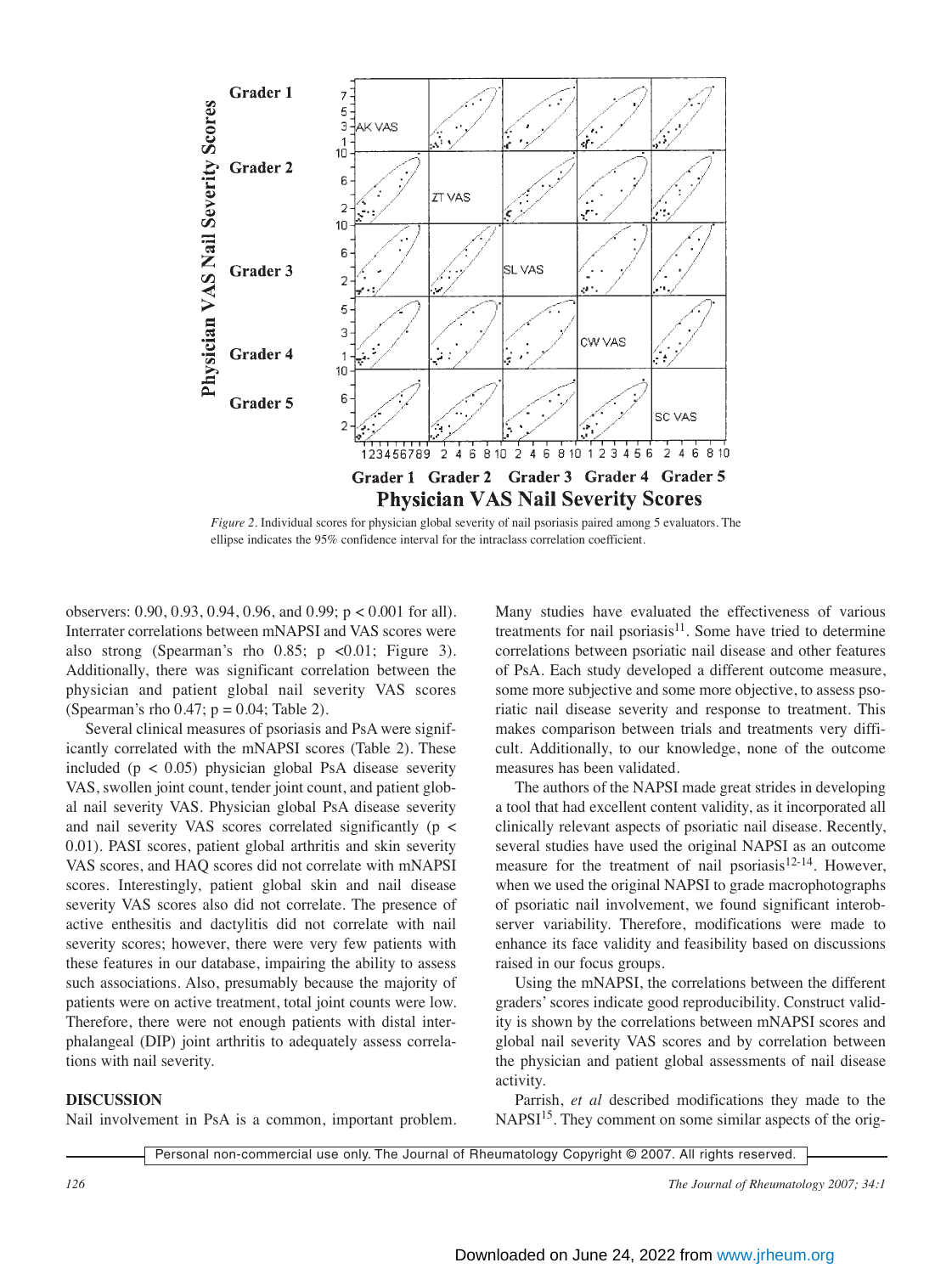

*Figure 3.* mNAPIS scores for all evaluators combined plotted against physician global severity of disease. The ellipse indicates the 95% confidence interval for the intraclass correlation coefficient.

inal NAPSI that were addressed with our mNAPSI. Specifically, they note concerns that the original NAPSI might not have the sensitivity to capture meaningful clinical improvements. In addition to proposing a more qualitative system to improve sensitivity, they proposed using one target nail, which would decrease the time needed to complete the assessment. However, the authors of the original NAPSI suggest that using only the target nail may not reveal the overall severity of a patient's psoriatic nail disease<sup>16</sup>. To our knowledge, the modifications suggested by Parrish, *et al* have not been validated.

In the mNAPSI, macrophotographs of individual nails were used for scoring, rather than live assessments as in the original NAPSI. This allowed numerous assessors to grade the same nails at different timepoints. The goal was to develop a tool useful for clinical trials. Photographs allowed standardization and would allow for review of data during a clinical trial. We recognize that using photographs, rather than live

*Table 2.* Correlations between clinical parameters and measurements.

| Comparison                                                                             | Spearman's rho | p      |
|----------------------------------------------------------------------------------------|----------------|--------|
| Physician global disease severity VAS vs physician global nail disease severity VAS    | 0.57           | < 0.01 |
| mNAPSI score vs patient global nail disease severity VAS                               | 0.55           | 0.01   |
| mNAPSI score vs physician global disease severity VAS                                  | 0.53           | 0.02   |
| mNAPSI score vs tender joint count                                                     | 0.53           | 0.02   |
| Patient global skin disease severity VAS vs PASI                                       | 0.53           | 0.02   |
| Patient global nail disease severity VAS vs physician global nail disease severity VAS | 0.47           | 0.04   |
| mNAPSI score vs swollen joint count                                                    | 0.44           | 0.05   |
| mNAPSI score vs patients global arthritis severity VAS                                 | 0.42           | 0.07   |
| mNAPSI score vs HAO                                                                    | 0.41           | 0.07   |
| mNAPSI score vs PASI                                                                   | 0.38           | 0.10   |
| mNAPSI score vs patient global skin disease severity VAS                               | 0.34           | 0.14   |
| Patient global skin disease severity VAS vs patient global nail disease severity VAS   | 0.07           | 0.76   |

mNAPSI: modified Nail Psoriasis Severity Index, PASI: Psoriasis Area and Severity Index.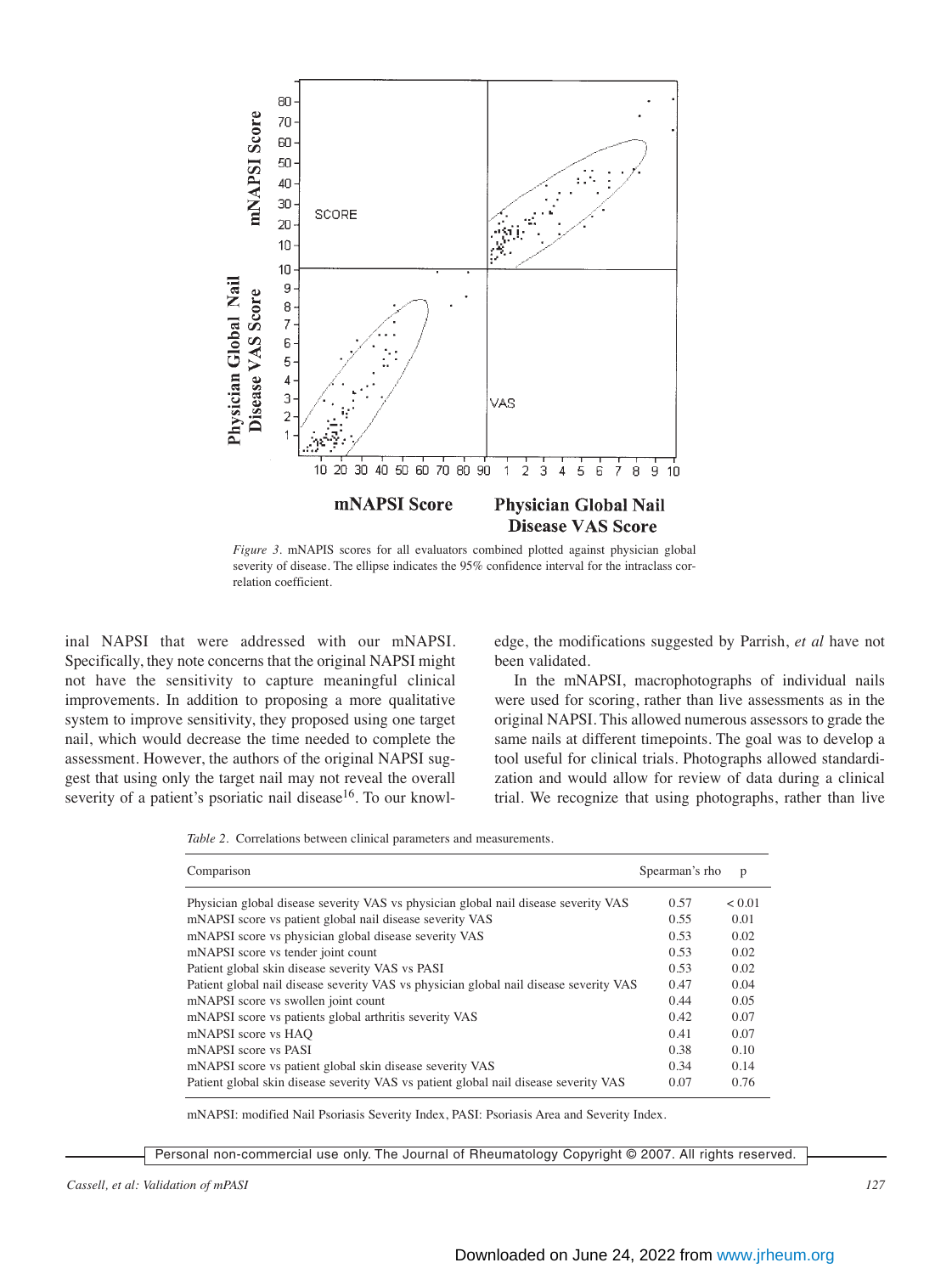assessments where an assessor could look at a nail from different sides and angles, probably decreases the sensitivity of the tool, particularly when assessing onycholysis and hyperkeratosis. However, in the setting of clinical research trials, photographs provide the benefits of being able to archive photographs and make comparisons across sites. The mNAPSI is also a feasible measure, as a set of 10 photographs can be scored in just a few minutes.

Our study has several potential limitations. All the patients in the study had PsA. The original NAPSI was developed using patients with psoriasis, but not necessarily with PsA. Additionally, the majority of the subjects were actively treated. The original NAPSI was developed by dermatologists in the clinic. The modifications on the original NAPSI to create the mNAPSI were made by rheumatologists, with dermatologists' input, as a tool for clinical trials. Our goal was to develop a tool to assess disease severity and response to treatment in clinical trials, keeping in mind that the assessor in a clinical trial most likely would not be a trained dermatologist. Outcome tools used in clinical trials are often slightly different than those used in the clinic, as with the case of joint counts in clinical trials, and this likely will be true for a psoriatic nail disease assessment tool as well.

An additional goal of our study was to further characterize any correlations between psoriatic nail disease and other disease measures in PsA. Using the mNAPSI score as the "gold standard" measure of psoriatic nail disease severity, several significant correlations with other disease measures were noted. These included the physician global PsA disease severity score, the swollen joint count, and the tender joint count. Previously, Elkayam, *et al* found a correlation of nail disease and tender and swollen joint counts in a series of 70 patients with  $PsA<sup>5</sup>$ . In our study, other clinical indicators, such as the HAQ and PASI, did not correlate with mNAPSI scores. In a study of 100 patients with PsA, Jones, *et al* did find a correlation between PASI and nail scores (which were determined based on presence or absence of pitting, onycholysis, hyperkeratosis, and severe nail deformity with involvement of both sides of the nails)17. Williamson, *et al* assessed 69 PsA patients and found correlations between nail disease severity and skin disease, enthesitis, polyarticular disease, HAQ, higher depression and anxiety scores, and unremitting and progressive arthritis<sup>7</sup>. There were not enough patients in our database with active DIP joint arthritis to assess for correlations between nail disease severity and DIP joint arthritis. In the literature there are mixed reports of correlations of DIP joint arthritis and psoriatic nail disease, with some showing no relationship<sup>4,18</sup> and others showing a positive correlation<sup>6,7,17</sup>. While finding no correlation with presence of nail disease and DIP joint arthritis, Scarpa, *et al* did find those with onychopathy had more marked bone involvement at the level of the DIP joint<sup>18</sup>. A recent study using magnetic resonance imaging highlighted diffuse involvement of the nailbed in PsA patients who had DIP involvement, a finding not observed among

patients with osteoarthritis of the DIP joints<sup>19</sup>. PsA is a heterogeneous disease, and understanding some correlations will add to knowledge of the disease and how to better care for our patients.

The mNAPSI needs to be validated with more patients, patients with heterogeneous levels of disease activity, and with patients who have psoriasis without PsA. The mNAPSI also must be tested longitudinally to assess its discriminant validity or responsiveness to change.

Patients consider psoriatic nail disease a significant problem<sup>8</sup> and therefore understanding and treating nail involvement are important. New effective treatments of PsA and psoriatic nail disease require outcome measures that are standardized, validated, reproducible, and reliable, and that allow for comparison of outcomes between trials. We modified the original NAPSI tool and have shown that the mNAPSI has reproducibility and construct validity. Prospective, longitudinal testing of the tool to assess discriminant validity is under way. The mNAPSI may be a valuable tool for evaluating psoriatic nail disease.

#### **Appendix.** Modified NAPSI Instructions

This tool will ask you to assess each nail abnormality for each of a subject's nails. If you question which grade to give, your answer should be the lower of the grades. Three features or groups of features (pitting, onycholysis and oil-drop dyschromia, and crumbling) of each fingernail will be graded on a scale from zero to 3, according to the directions below. Four features (leukonychia, splinter hemorrhages, hyperkeratosis, and red spots in the lunula) will be graded as either present or absent for each fingernail. After you have viewed all the nails of a subject, consider all aspects of all of the subject's nails and place a mark on the visual analog scale giving a global assessment of their nails.

1. Onycholysis: Separation of the nail plate from the nail bed. The separated part of the nail is opaque and can have white, yellow, or greenish tinge. If there is a piece of nail missing, estimate where the nail normally would have ended at the end of the nail bed, and count that missing part as involved in onycholysis.

Oil-drop (salmon patch) dyschromia: Reddish-brown discoloration under the nail plate.

Onycholysis and oil-drop dyschromia are considered together. When looking at the nail, combine the total percentage area of the nail that is affected by either and use that combined total to score the nail.

- Score Percent of nail with onycholysis or oil-drop dyschromia present
- 0 No onycholysis or oil drop dyschromia present
- 1–10% of the nail has onycholysis or oil-drop dyschromia 2 11–30% of the nail has onycholysis or oil-drop dyschromia

 $3 \times 30\%$  of the nail has onycholysis or oil-drop dyschromia

2. Pitting: Small, sharply defined depressions in the nail surface. Pits are discrete abnormalities ("ice-pick-like"). If there is nail plate crumbling that is confluent with pits, do not score for pits. If the pits are separate from crumbling, they may be scored regardless of whether crumbling is present or not. Score Number of pits

0 0

1 1–10

- 2 11–49
- $3 \t > 50$

3. Nail plate crumbling: Crumbling or fragmentation of friable nail plate which may be associated with confluent pitting. Crumbling involves alteration of the nail plate surface. Horizontal ridging of the nail, "wave-like" appearance, and horizontal lines are all features of crumbling.